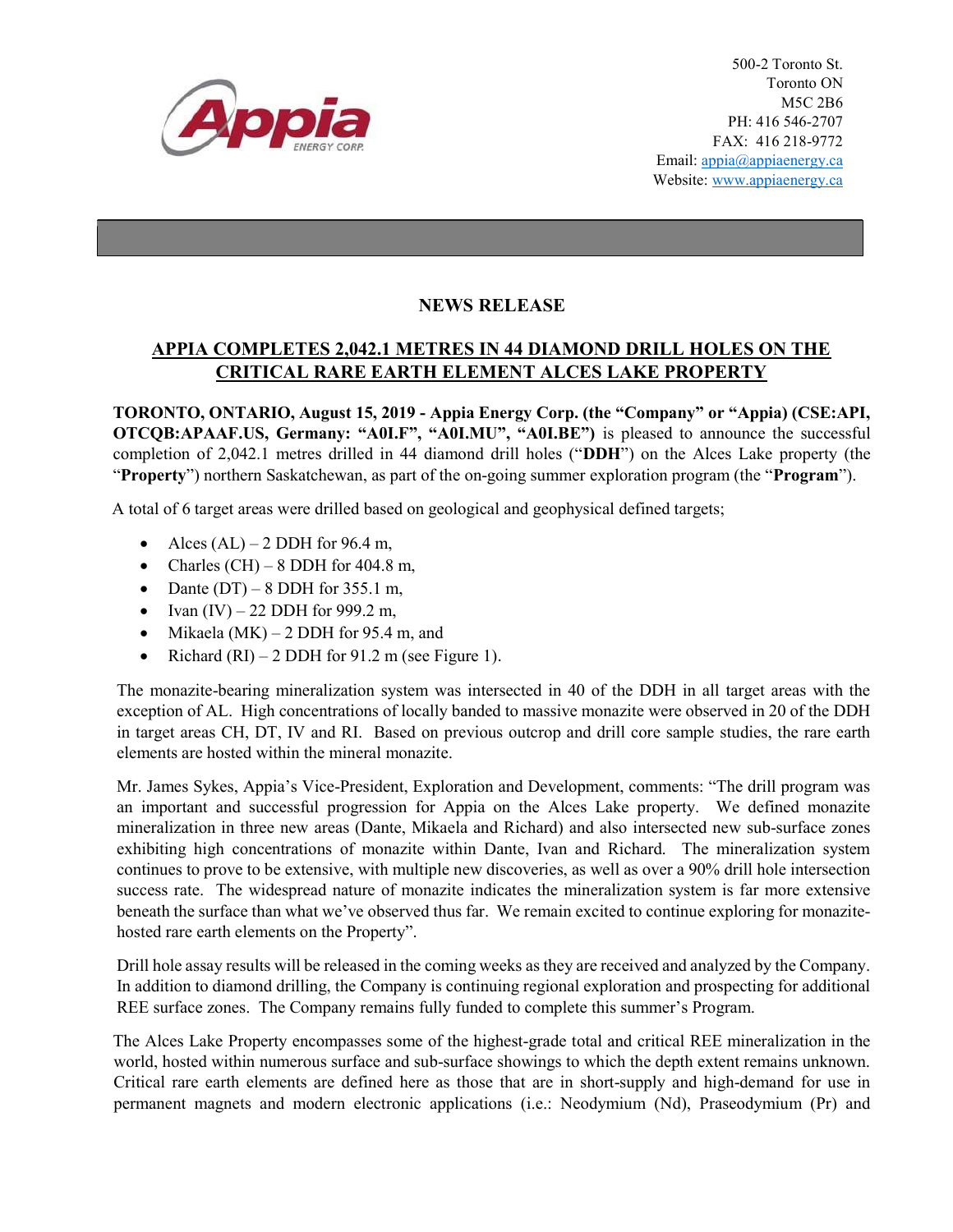Dysprosium (Dy)). The Alces Lake project area is 14,334 hectares (35,420 acres) in size and is 100% owned by Appia.

Appia considers "high-grade" REE mineralization to be >1.897 wt% TREO, which represents >75th percentile for global REO deposit grades of advanced stage projects (excluding Gakara, Steenkampskraal and Mount Weld CLD deposits). The global REO deposit information was derived from publicly available information as of January 31, 2018, from individual company websites, SEDAR technical report filings, and the Technology Metals Research Advanced Rare Earth Projects Index (http://www.techmetalsresearch.com/metricsindices/tmr-advanced-rare-earth-projects-index/)

The technical content in this news release was reviewed and approved by Mr. Ken Wasyliuk, P.Geo., Project Manager for the Alces Lake project, and a Qualified Person as defined by National Instrument 43-101.

## About Appia

Appia is a Canadian publicly-traded company in the uranium and rare earth element sectors. The Company is currently focusing on delineating high-grade critical rare earth elements ("REE") and uranium on the Alces Lake property, as well as prospecting for high-grade uranium in the prolific Athabasca Basin on its Loranger, North Wollaston, and Eastside properties. The Company holds the surface rights to exploration for 57,048 hectares (140,968 acres) in Saskatchewan.

The Company also has a 100% interest (subject to a 1% Uranium Production Payment Royalty and a 1% Net Smelter Return Royalty on any precious or base metals payable, provided that the price of uranium is greater than US\$130 per pound) in 12,545 hectares (31,000 acres), including rare earth element and uranium deposits over five mineralized zones in the Elliot Lake Camp, Ontario, which historically produced over 300 million pounds of U3O8 and is the only Canadian camp that has had significant rare earth element (yttrium) production. The deposits are largely unconstrained along strike and down dip.

Appia's technical team is directed by James Sykes, who has had direct and indirect involvement with over 550 million lbs.  $U_3O_8$  being discovered in five deposits in the Athabasca Basin.

Appia has 65.3 million common shares outstanding, 85.2 million shares fully diluted.

Cautionary Note Regarding Forward-Looking Statements: This News Release contains forward-looking statements which are typically preceded by, followed by or including the words "believes", "expects", "anticipates", "estimates", "intends", "plans" or similar expressions. Forward-looking statements are not guarantees of future performance as they involve risks, uncertainties and assumptions. We do not intend and do not assume any obligation to update these forward- looking statements and shareholders are cautioned not to put undue reliance on such statements.

Neither the Canadian Securities Exchange nor its Market Regulator (as that term is defined in the policies of the CSE) accepts responsibility for the adequacy or accuracy of this release. For further information, please contact:

Tom Drivas, President, CEO and Director: (tel) 416-546-2707, (fax) 416-218-9772 or (email) appia@appiaenergy.ca

James Sykes, VP Exploration & Development, (tel) 306-221-8717, (fax) 416-218-9772 or (email) jsykes@uraniumgeologist.com

Frank van de Water, Chief Financial Officer and Director, (tel) 416-546-2707, (fax) 416-218-9772 or (email) fvandewater@rogers.com